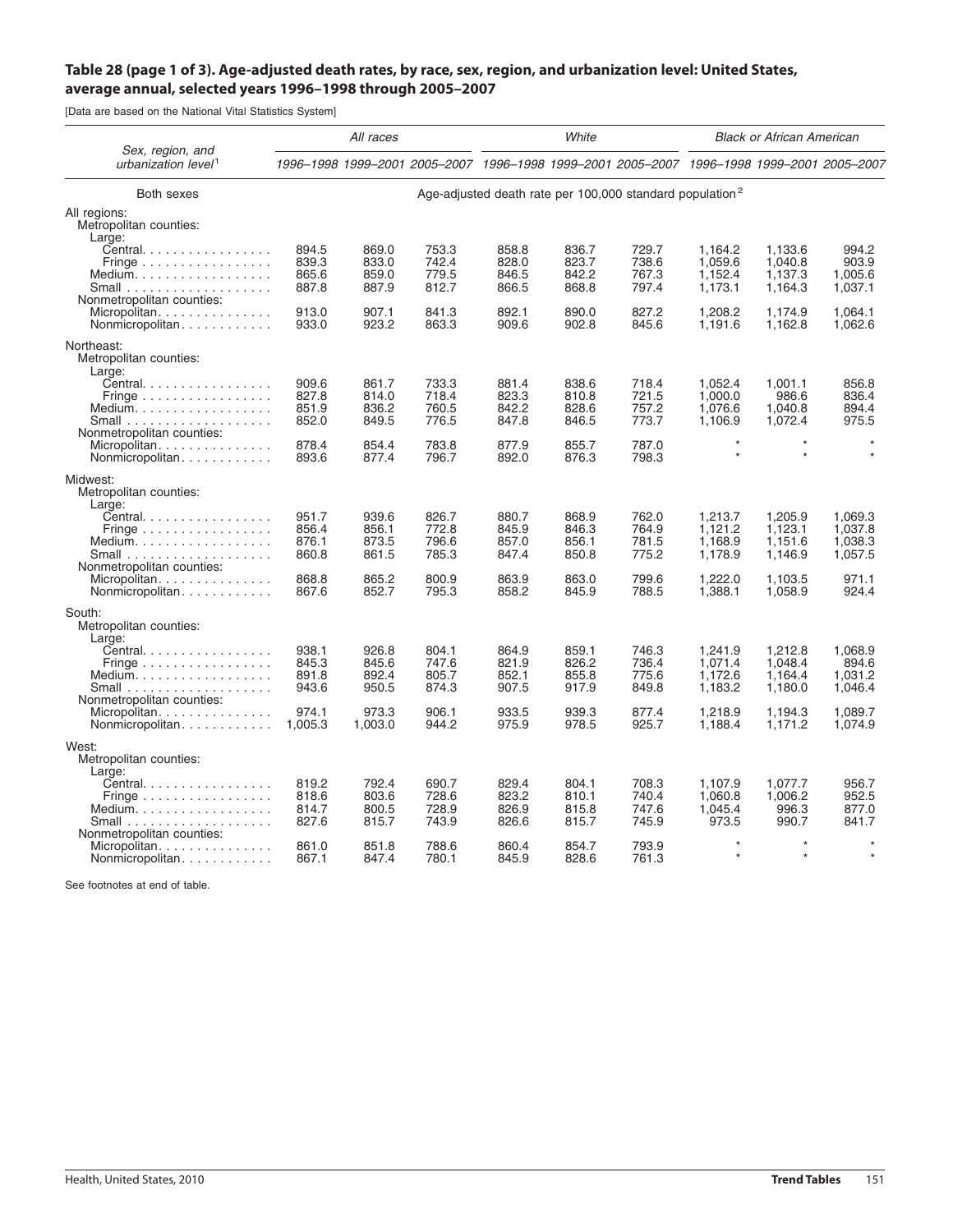## Table 28 (page 2 of 3). Age-adjusted death rates, by race, sex, region, and urbanization level: United States, **average annual, selected years 1996–1998 through 2005–2007**

[Data are based on the National Vital Statistics System]

|                                                                                                                                      | All races                                |                                          |                                                                                           | White                                    |                                          |                                                                      | <b>Black or African American</b>         |                                          |                                          |
|--------------------------------------------------------------------------------------------------------------------------------------|------------------------------------------|------------------------------------------|-------------------------------------------------------------------------------------------|------------------------------------------|------------------------------------------|----------------------------------------------------------------------|------------------------------------------|------------------------------------------|------------------------------------------|
| Sex, region, and<br>urbanization level <sup>1</sup>                                                                                  |                                          |                                          | 1996-1998 1999-2001 2005-2007 1996-1998 1999-2001 2005-2007 1996-1998 1999-2001 2005-2007 |                                          |                                          |                                                                      |                                          |                                          |                                          |
| Male                                                                                                                                 |                                          |                                          |                                                                                           |                                          |                                          | Age-adjusted death rate per 100,000 standard population <sup>2</sup> |                                          |                                          |                                          |
| All regions:<br>Metropolitan counties:<br>Large:                                                                                     |                                          |                                          |                                                                                           |                                          |                                          |                                                                      |                                          |                                          |                                          |
| Central.<br>Fringe $\ldots \ldots \ldots \ldots \ldots$<br>Medium. $\ldots \ldots \ldots \ldots \ldots$<br>Nonmetropolitan counties: | 1,108.6<br>1.025.2<br>1.069.9<br>1,104.6 | 1,057.6<br>998.7<br>1,038.5<br>1,079.2   | 905.2<br>870.7<br>928.1<br>969.4                                                          | 1,060.6<br>1,010.9<br>1,045.4<br>1,077.4 | 1,015.2<br>987.3<br>1.017.7<br>1,056.1   | 873.3<br>865.9<br>911.5<br>950.2                                     | 1,503.8<br>1,329.0<br>1,469.0<br>1,497.6 | 1,436.1<br>1,281.1<br>1.409.2<br>1,449.1 | 1,246.6<br>1,088.9<br>1,234.7<br>1,273.4 |
| Micropolitan<br>Nonmicropolitan                                                                                                      | 1.139.9<br>1,172.3                       | 1.108.6<br>1,132.9                       | 1.004.5<br>1,036.7                                                                        | 1.113.5<br>1,143.3                       | 1.087.5<br>1,108.3                       | 986.6<br>1,015.3                                                     | 1.547.8<br>1,529.0                       | 1,475.9<br>1,457.3                       | 1,315.2<br>1,313.5                       |
| Northeast:<br>Metropolitan counties:<br>Large:                                                                                       |                                          |                                          |                                                                                           |                                          |                                          |                                                                      |                                          |                                          |                                          |
| Central.<br>Fringe $\ldots \ldots \ldots \ldots \ldots$<br>Medium. $\ldots \ldots \ldots \ldots \ldots$                              | 1.142.0<br>1.018.1<br>1,061.6<br>1,062.7 | 1,065.3<br>985.3<br>1,018.1<br>1,034.1   | 893.8<br>852.3<br>916.1<br>936.2                                                          | 1,102.8<br>1.012.6<br>1,049.9<br>1,057.9 | 1,034.5<br>982.3<br>1,009.7<br>1,032.3   | 873.6<br>857.6<br>913.0<br>934.6                                     | 1,374.4<br>1.263.0<br>1,351.2<br>1,376.8 | 1,280.7<br>1.219.0<br>1,262.4<br>1,280.7 | 1,077.5<br>997.7<br>1,079.5<br>1,136.6   |
| Nonmetropolitan counties:<br>Micropolitan<br>Nonmicropolitan                                                                         | 1,093.5<br>1.096.9                       | 1,042.5<br>1,056.9                       | 941.9<br>955.5                                                                            | 1,093.7<br>1,096.1                       | 1,045.6<br>1,056.6                       | 947.9<br>958.6                                                       | $\star$<br>$\star$                       | $\star$<br>$\star$                       | $\star$<br>$\star$                       |
| Midwest:<br>Metropolitan counties:<br>Large:                                                                                         |                                          |                                          |                                                                                           |                                          |                                          |                                                                      |                                          |                                          |                                          |
| Central.<br>Fringe<br>Medium.<br>Small $\ldots \ldots \ldots \ldots \ldots$                                                          | 1.192.6<br>1,051.7<br>1.089.0<br>1.076.0 | 1,155.5<br>1,030.0<br>1,063.2<br>1,057.3 | 1,003.5<br>903.8<br>956.9<br>942.9                                                        | 1,101.0<br>1,038.7<br>1,065.3<br>1,059.7 | 1,064.6<br>1,018.7<br>1,043.8<br>1,045.0 | 918.9<br>894.5<br>938.1<br>932.0                                     | 1,559.8<br>1,399.4<br>1,470.0<br>1,463.9 | 1,525.5<br>1,372.7<br>1,394.4<br>1,401.9 | 1,353.8<br>1,250.8<br>1,283.0<br>1,251.4 |
| Nonmetropolitan counties:<br>Micropolitan.<br>Nonmicropolitan                                                                        | 1.092.0<br>1.094.7                       | 1,063.4<br>1,050.5                       | 966.7<br>960.2                                                                            | 1,086.0<br>1,083.0                       | 1,062.0<br>1,043.3                       | 965.8<br>953.1                                                       | 1,551.8<br>1,788.2                       | 1,315.8<br>1,225.3                       | 1,141.5<br>1,046.9                       |
| South:<br>Metropolitan counties:                                                                                                     |                                          |                                          |                                                                                           |                                          |                                          |                                                                      |                                          |                                          |                                          |
| Large:<br>Central.<br>Fringe $\ldots \ldots \ldots \ldots \ldots$<br>Medium.                                                         | 1,172.0<br>1.030.8<br>1.106.6<br>1,185.9 | 1,130.9<br>1.009.7<br>1.081.2<br>1,160.8 | 968.7<br>874.8<br>957.7<br>1,048.7                                                        | 1,074.6<br>1.000.5<br>1.053.0<br>1,138.6 | 1,042.9<br>984.8<br>1.033.8<br>1,118.6   | 894.9<br>859.7<br>918.8<br>1,015.3                                   | 1,616.0<br>1,351.1<br>1.517.1<br>1,526.9 | 1,542.6<br>1.297.8<br>1.466.2<br>1,487.0 | 1,344.2<br>1.086.1<br>1,278.6<br>1,305.4 |
| Nonmetropolitan counties:<br>Micropolitan.<br>Nonmicropolitan                                                                        | 1.228.0<br>1,275.7                       | 1,198.9<br>1,240.6                       | 1.084.7<br>1,139.6                                                                        | 1,175.1<br>1,239.3                       | 1,154.7<br>1,210.2                       | 1,045.9<br>1,115.2                                                   | 1,577.6<br>1,530.4                       | 1,519.8<br>1,478.0                       | 1,365.7<br>1,338.5                       |
| West:<br>Metropolitan counties:                                                                                                      |                                          |                                          |                                                                                           |                                          |                                          |                                                                      |                                          |                                          |                                          |
| Large:<br>Central.<br>Fringe $\ldots \ldots \ldots \ldots \ldots$<br>Medium.<br>Small $\ldots \ldots \ldots \ldots \ldots \ldots$    | 996.3<br>981.1<br>987.4<br>1,003.7       | 949.8<br>947.0<br>952.8<br>970.5         | 819.8<br>846.3<br>860.5<br>868.6                                                          | 1,006.7<br>988.0<br>1,003.1<br>1,001.7   | 962.4<br>954.5<br>969.3<br>971.6         | 837.3<br>858.8<br>876.8<br>870.0                                     | 1,383.8<br>1.228.8<br>1,230.6<br>1,178.9 | 1,323.2<br>1.171.2<br>1.165.1<br>1,088.1 | 1,157.5<br>1.095.0<br>1,011.5<br>955.6   |
| Nonmetropolitan counties:<br>Micropolitan<br>Nonmicropolitan                                                                         | 1,037.8<br>1,048.7                       | 1,012.6<br>1,010.9                       | 917.1<br>909.5                                                                            | 1.036.0<br>1,023.0                       | 1,013.6<br>986.8                         | 919.4<br>884.7                                                       | $\star$                                  | $\star$                                  | $\star$                                  |

See footnotes at end of table.